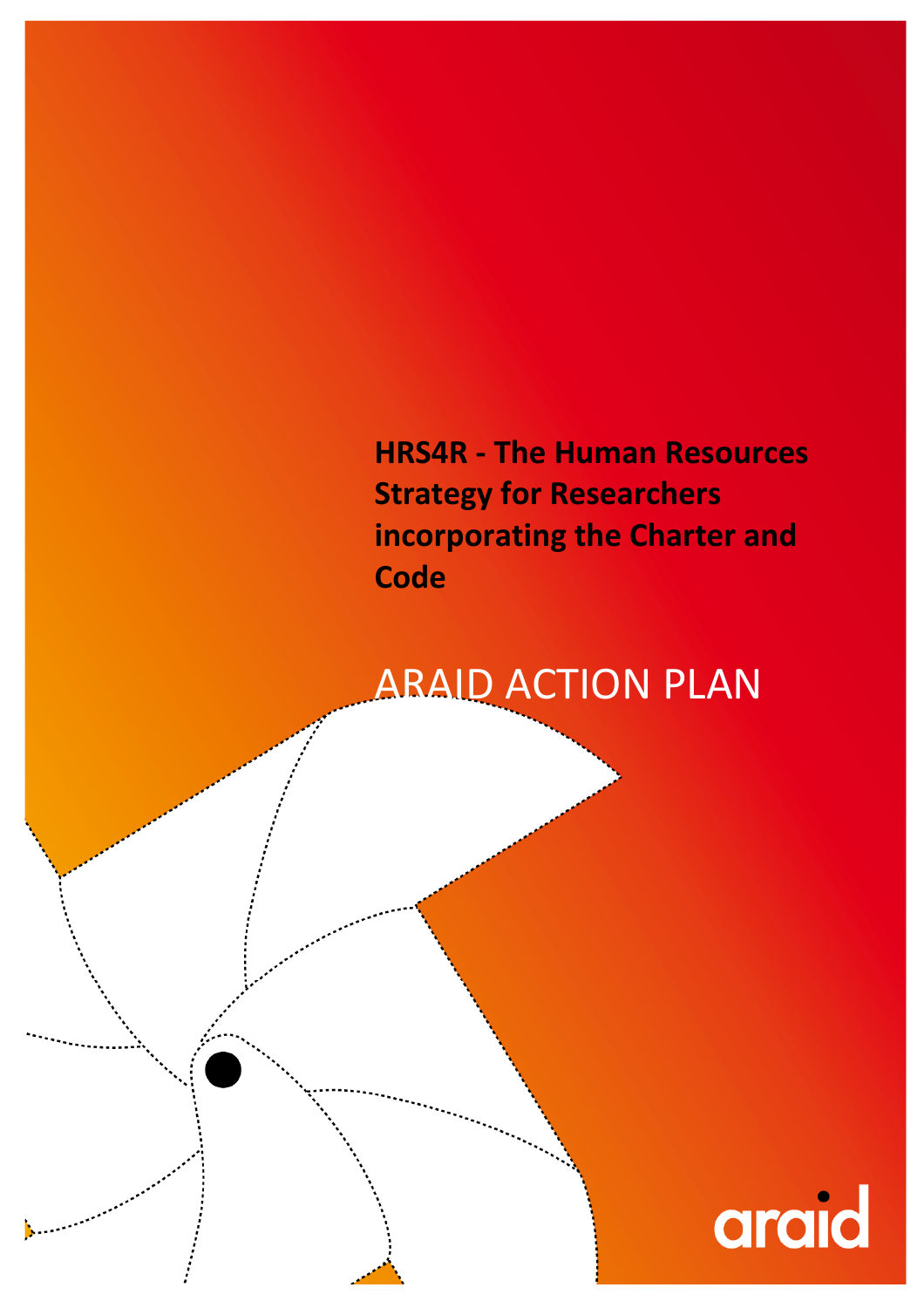## INDEX

- 1. INTRODUCTION
- 2. ABOUT ARAID
- 3. HRS4R IN ARAID
- 4. ARAID ACTION PLAN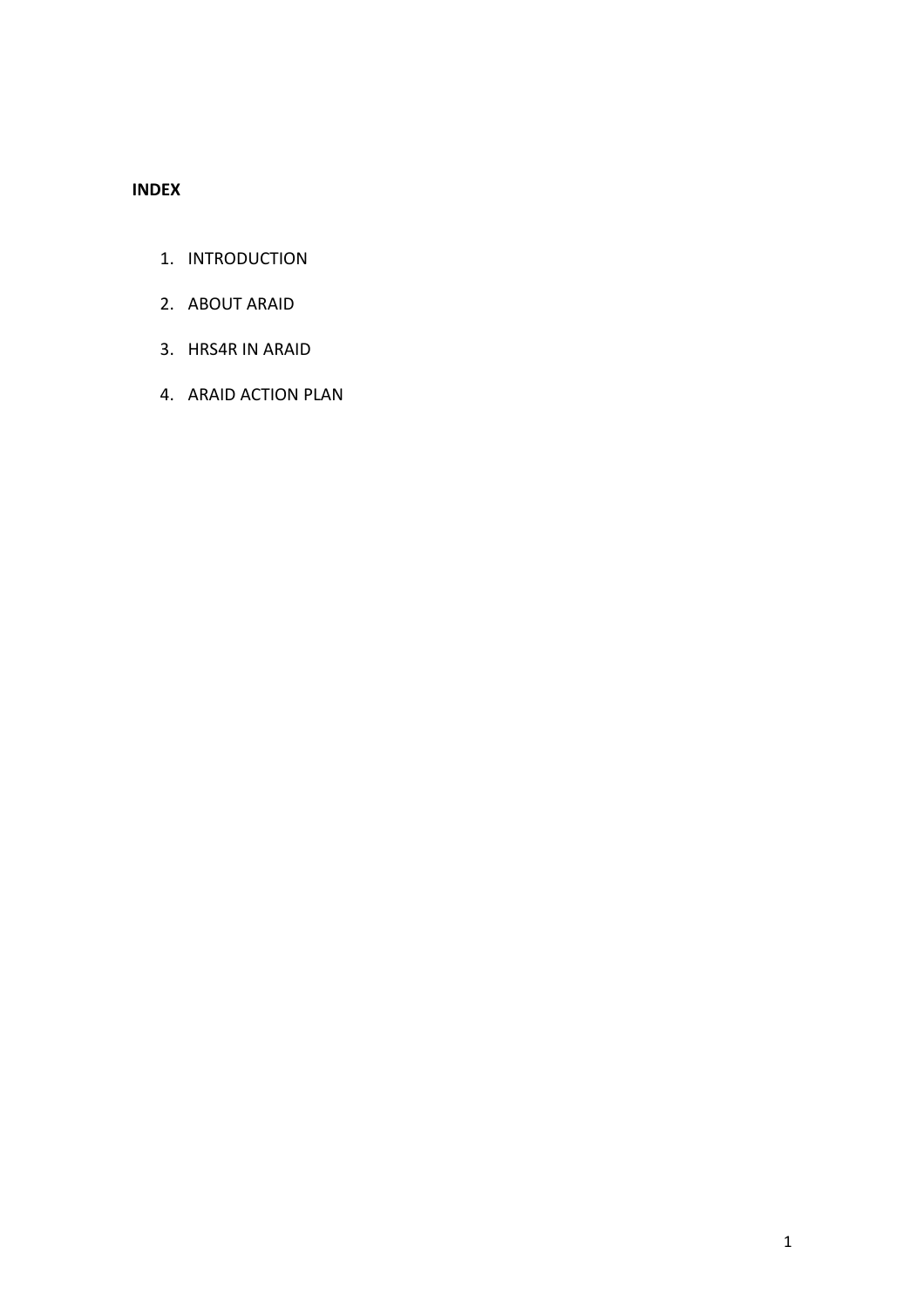### 1. INTRODUCTION

In 2005, the European Commission adopted the European Researchers' Charter and the Code of Conduct for Researcher Recruitment, drafting two documents aimed at researchers as well as employers and providers of public and private sector funding. Both documents have become key elements of European Union policy, making research an attractive career and stimulating economic growth and employment in Europe.

Specifically, the European Charter for Researchers outlines the functions, responsibilities and rights of investigators and their employers. The aim is to ensure that the relation between these parties contributes to successful performance in the generation, transfer and shared use of knowledge, as well as the professional development of researchers from the early stages.

Moreover, the Code of Conduct for the hiring of researchers was drawn up to improve enrolment, so that selection procedures are fair and transparent. The researcher's merit should be measured not only by the number of publications, but also by a wider range of evaluation criteria such as education and teaching, supervision, teamwork, knowledge transfer, management and public awareness-raising activities.

ARAID endorsed the Charter and Code on  $17<sup>th</sup>$  February 2009, in the process to implement an awarded COFUND Fellowship Programme (Seventh Framework Programme, PEOPLE program, European Commission) that started in August 2010.

To help accommodate the research institutions to the Charter and Code principles, the Commission set out a procedure through which those institutions interested in including them, could design their own Human Resources (HR) Strategy. This procedure is called the "Human Resources Strategy for Researchers Incorporating The Charter & Code".

### 2. ABOUT ARAID

ARAID is a non-profit organization created in 2005 by the Government of Aragon with the aim of promoting research, development and innovation in Aragon.

The recruitment of researchers and scientist is the essential activity, that the Foundation carries out. The Calls for recruitment are open to Promising Experienced Researchers of any field of research. This activity represents a clear advance in the governmental purpose to make Aragon an attractive and stable Region for Research and creation of knowledge, offering researchers a viable system of professional development throughout their careers.

ARAID has since 2006 hired 61 researchers of 14 different nationalities, 50% of them via permanent contracts. The ARAID Researchers have a minimum of 6 years of research experience and may develop their research activity in any Public Research Centre in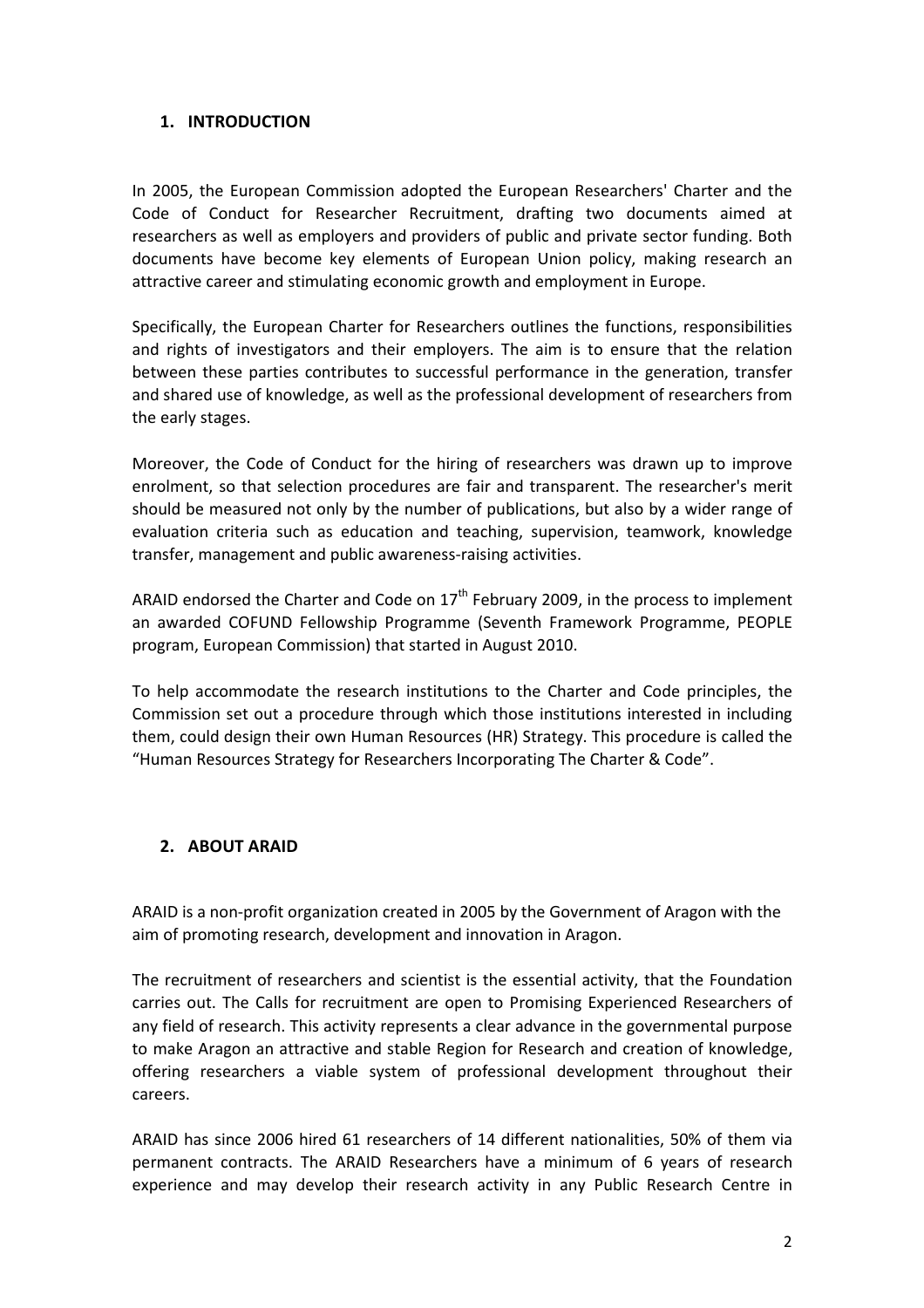Aragon and lately also in to develop R&D projects in Private Companies located in the region. To establish the legal framework with each Host Institutions, ARAID, has signed collaborative agreements.

ARAID Researchers have made a substantial contribution to their own areas of research and are active members of the Aragon Scientific and Technological Community.

All the Researchers are Experienced Researchers according to the European Commission definition and are considered Professionals and treated accordingly.

ARAID today has a 40 postdoctoral researchers and the Administration Department includes 4 people: Director, Executive Secretary, Administrator and Project Manager.

### 3. HRS4R IN ARAID

In 2012, ARAID was accepted to participate in the 4th Cohort of the HRS4R Group. From the beginning of this process ARAID informed about the HRS4R procedure to all staff (researchers and management) and asked for volunteers to represent all ARAID Researchers in this process.

ARAID attended the mutual learning meeting in Warsaw (Poland) on 22, 23 April 2013 (one ARAID attendee was a researcher) where to learn from other Institutions that were also implementing the HR Strategy or had already achieved the logo.

During the second semester of 2013, ARAID underwent the Internal Analysis process of the "HR Strategy for Researchers" (HRS4R) fostered by the European Commission. To perform this process a working group was created with the following members: Director of ARAID, Project manager, Secretary and 3 Researchers.

To carry out the Internal Analysis process, the template provided by the European Commission was used as a guide. Araid Director made an inventory of external and internal regulations relating to the principles of the Charter and Code and the internal analysis template was filled.

On 10 October 2013, ARAID hosted a Meeting with other HRS4R Institutions, to share best practices and EU& national legal frame.

As a result of the work group outcome, a survey was sent to all ARAID staff with the aim of obtain the results before the ARAID plenary meeting scheduled on  $16<sup>th</sup>$  January 2014.

The results of the gap analysis served as basis to prepare the ARAID Action Plan. These documents were validated by the Foundation Board on 2th June 2014.

We have noticed that we were in line with legislation and recommendations of best practice but we had weaknesses and we had to improve and look over some procedures.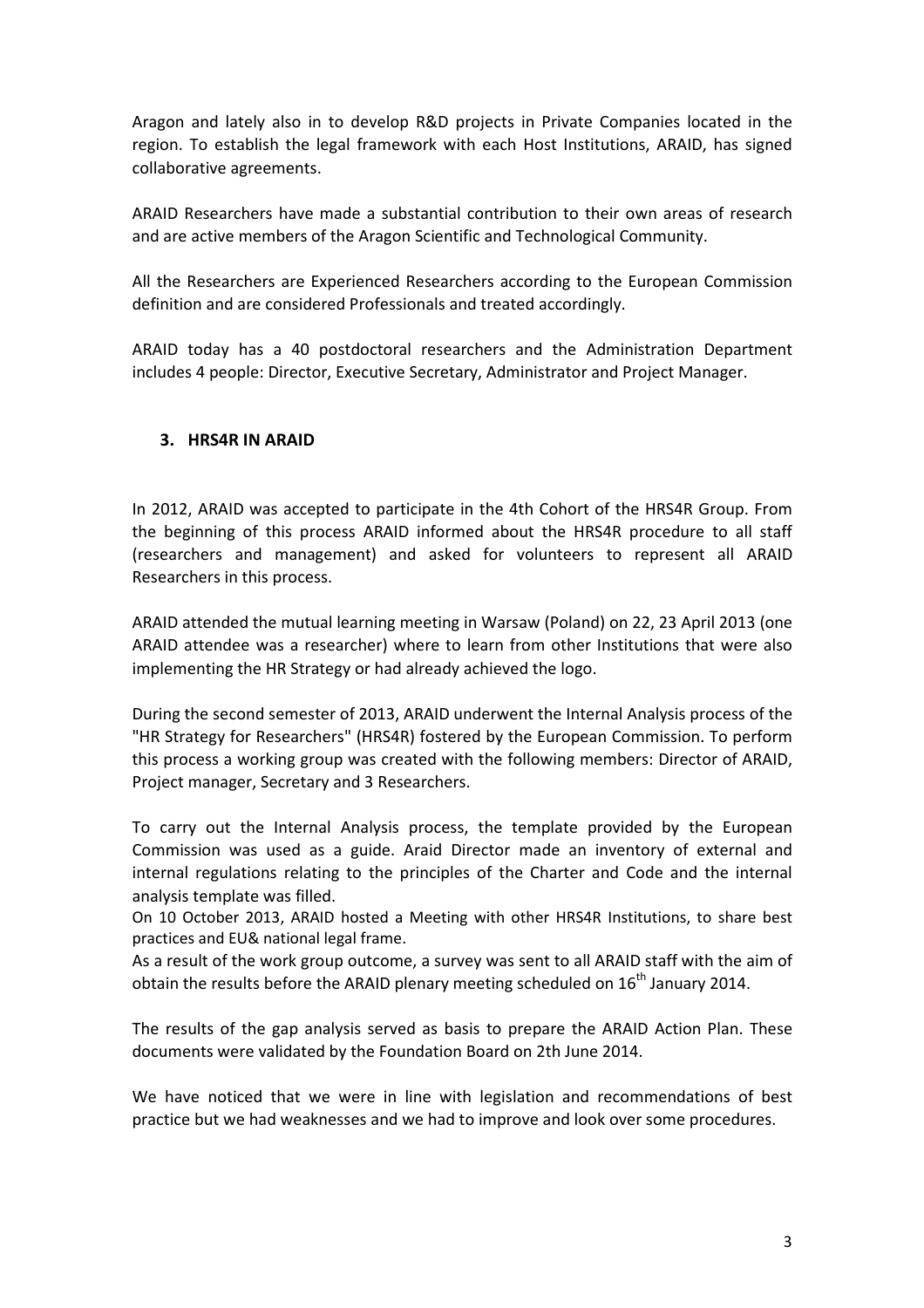#### ARAID ACTION PLAN

| <b>PRINCIPLE</b>         | <b>ACTION</b>                                                                  | <b>AIM</b>                                                                                                                                                                                         | <b>WHO</b>                                                | <b>DELIVERABLE</b>                                                          | <b>DATE</b>                                                    |
|--------------------------|--------------------------------------------------------------------------------|----------------------------------------------------------------------------------------------------------------------------------------------------------------------------------------------------|-----------------------------------------------------------|-----------------------------------------------------------------------------|----------------------------------------------------------------|
| 1, 2, 3, 4, 5, 10,<br>11 | <b>Best Practices Code</b>                                                     | Information and support to all<br>researchers                                                                                                                                                      | Administration<br>Department and<br><b>Board Approval</b> | <b>Best Practices Manual</b>                                                | May 2015 +<br>Annual review                                    |
| 1, 2, 3, 4, 5, 10,<br>11 | Reference Document of<br><b>ARAID Internal Rules (IR)</b>                      | Information and support to all<br>researchers                                                                                                                                                      | Administration<br>Department and<br><b>Board Approval</b> | Reference Document of ARAID<br>Internal Rules (IR)                          | May 2015 +<br>Annual review                                    |
| 1, 2, 3, 4, 5, 10,<br>11 | Document Repository -<br><b>Internal and External Rules</b><br>and legislation | Information and support to all<br>researchers<br>Improve communication<br>between Direction, Board and<br>Researchers                                                                              | Administration<br>Department                              | Internal and External Rules and<br>legislation available at the<br>Intranet | May 2015                                                       |
| 8                        | <b>Training on Communication</b><br>skills towards public media                | To improve dissemination of<br>results and knowledge of society<br>about the Researchers Activities.                                                                                               | Administration<br>Department                              | Attending courses and events<br>according to the Annual Training<br>Plan    | May 2015                                                       |
| 6, 8, 9                  | Annual report on research<br>activity<br>Research activity                     | Improve communication of<br>ARAID achievements to society<br>in general and to the Board of<br>Trustees, in order to facilitate<br>objective means to assess the<br>value and return on investment | Administration<br>Department                              | Internal annual report<br>Intranet + website                                | June 2015 (Yearly<br>revised each<br>June)<br>$\pm$<br>Ongoing |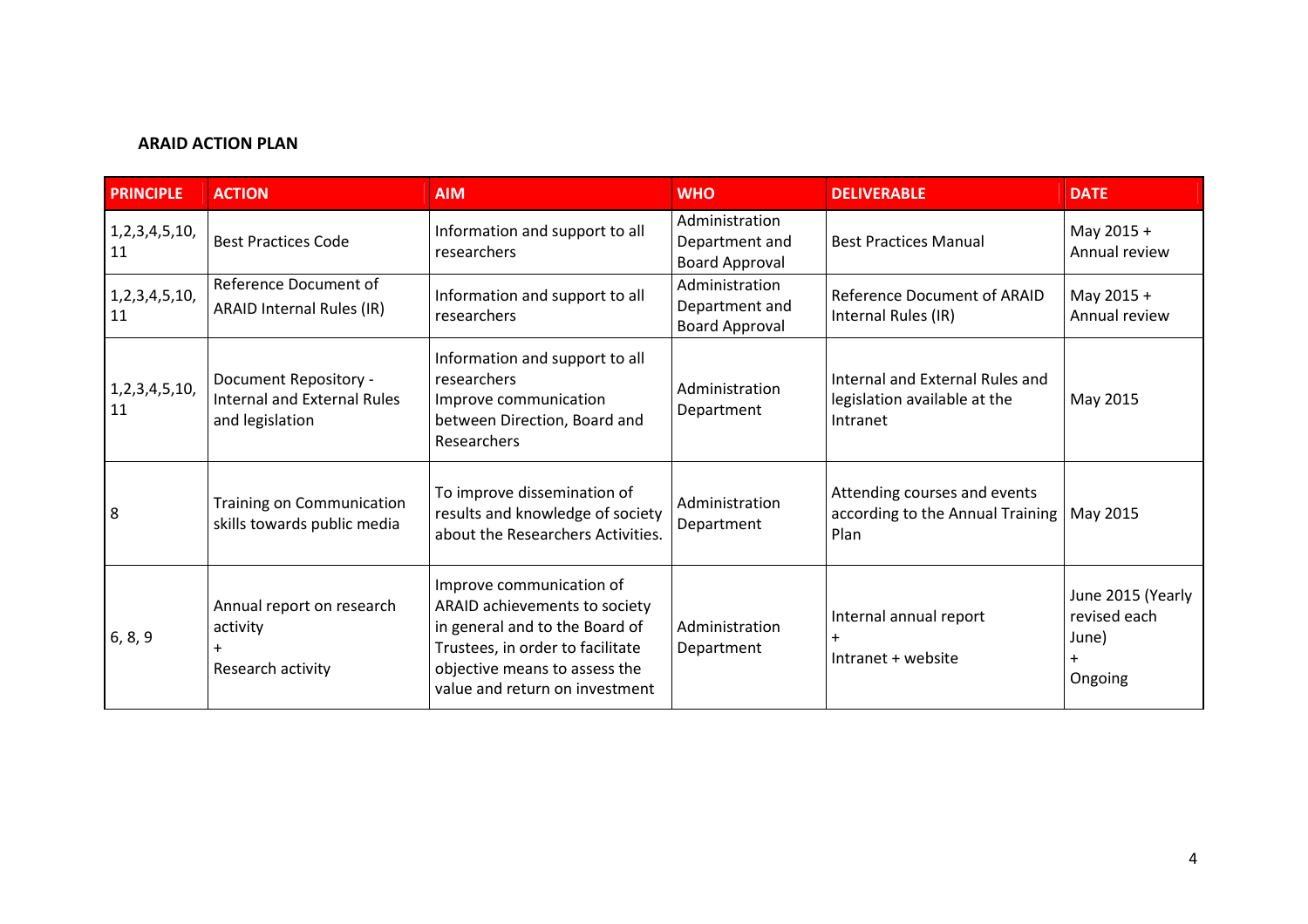| 7                           | Risk assessment of each<br><b>ARAID Researcher Position</b>                 | Improve security and safeness in<br>the workplace.                                                                                                                                | Administration<br>Department and<br><b>Regional Private</b><br><b>Health Insurance</b><br>(Mutuality of<br>accidents of<br>Zaragoza) | Report on evaluation risks in<br>jobs                                                    | Continuous<br>Process                                                                 |
|-----------------------------|-----------------------------------------------------------------------------|-----------------------------------------------------------------------------------------------------------------------------------------------------------------------------------|--------------------------------------------------------------------------------------------------------------------------------------|------------------------------------------------------------------------------------------|---------------------------------------------------------------------------------------|
| 12, 13, 14,<br>15,16,18,19  | Transparency in evaluation<br>and selection process                         | Improve transparency in<br>selection processes                                                                                                                                    | Administration<br>Department                                                                                                         | Reference Chapter in internal<br>regulation Document and<br>publication in ARAID website | May 2015<br>(Annual review)<br>and Call<br>information at<br>each Recruitment<br>Call |
| 14, 16                      | Rate the Evaluator/Scientific<br>Committee Performance, and<br>preparation. | Facilitate and improve the<br>creation of the Evaluation and<br><b>Advisory Panels</b>                                                                                            | Administration<br>Department and<br>Board Approval (if<br>required)                                                                  | Web/intranet                                                                             | February 2016                                                                         |
| 12, 13, 14, 15,<br>16,18,19 | Improve the use and review<br>the appropriateness of the<br>new intranet    | Improve the transparency of<br>each Recruitment Call, and<br>facilitate the preparation of<br>research activity reports<br>(individual and general) and<br>overall communication. | Administration<br>Department                                                                                                         | Intranet                                                                                 | <b>March 2015</b><br>(Revised annually)                                               |
| 18                          | Service Catalogue of the<br><b>ARAID Researchers Activity</b>               | Improve mobility and facilitate<br>Collaborations                                                                                                                                 | Administration<br>Department                                                                                                         | Catalogue of ARAID services at<br>the website                                            | December 2016                                                                         |